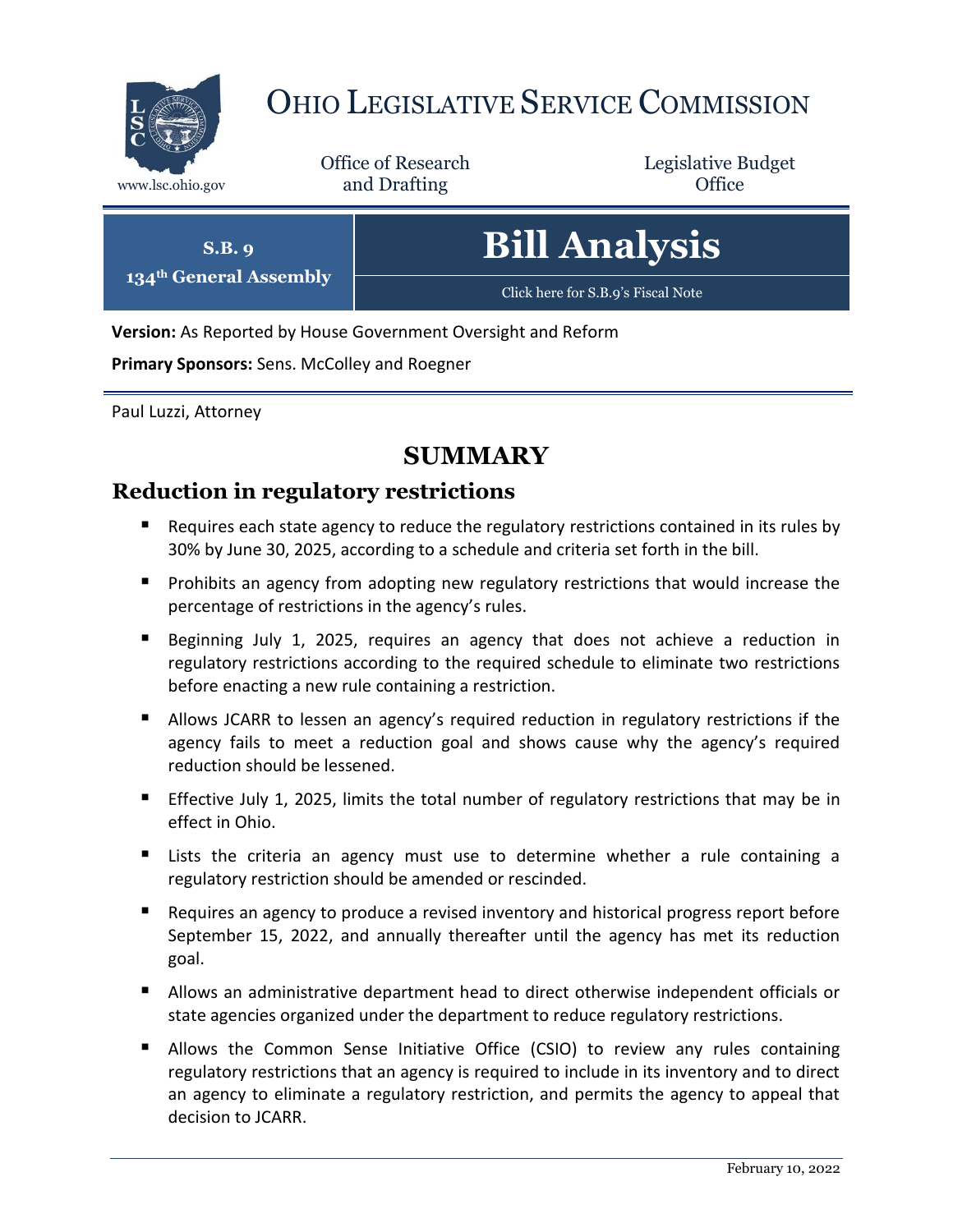- Directs JCARR to compile the agencies' inventories and reports into an annual comprehensive inventory and progress report that includes a description of JCARR's work over the past year in assisting agencies.
- Requires JCARR to consult with Legislative Information Systems (LIS) to create and maintain a system for agencies to enter regulatory restriction data and create, compile, and send inventories and reports.
- Requires JCARR to consult with LIS to establish, maintain, and improve the Cut Red Tape System, which must include a website and must allow members of the public to request information about regulatory restrictions and to communicate with JCARR about regulatory restrictions.

### **Continuing rule adoption and review process**

- Changes the criteria that all agencies must use when conducting a five-year review of an existing rule to match the bill's criteria for elimination of regulatory restrictions.
- Requires JCARR to apply the same modified standards when reviewing an existing rule that an agency has decided not to change.
- Allows JCARR to recommend that the General Assembly invalidate a proposed rule or existing rule on the basis that an agency subject to the regulatory restriction reduction requirement has failed to justify a rule containing a regulatory restriction.
- Requires all agencies adopting a new rule or conducting a five-year review to consider whether the rule implements a federal law or rule in a manner that is more stringent or burdensome than the federal law or rule requires.
- Allows JCARR to recommend that the General Assembly invalidate a proposed or existing rule if JCARR determines that it implements a federal law or rule in a manner that is more stringent or burdensome than the federal law or rule requires.

# **Liquor Control Laws – technical and corrective changes**

 Makes technical and corrective changes in various provisions of the Liquor Control Law, including allowing a local option election for the sale of beer to be held on the day of a special election on a day on which a primary election may be held—thus making local option elections for beer consistent with other local option elections.

# **TABLE OF CONTENTS**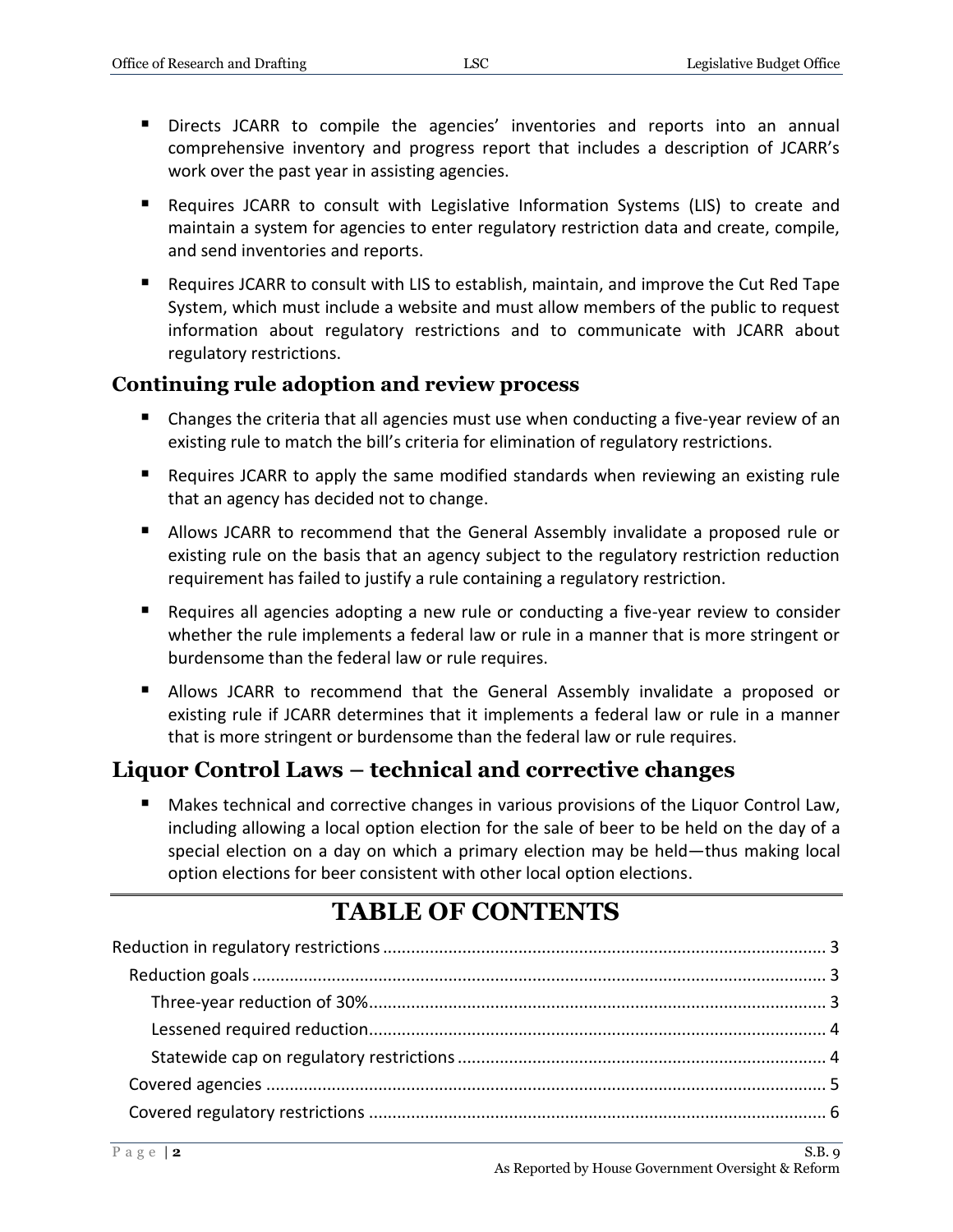# **DETAILED ANALYSIS**

Liquor Control Laws – technical and corrective changes [.............................................................](#page-11-1) 12

# <span id="page-2-0"></span>**Reduction in regulatory restrictions**

# <span id="page-2-1"></span>**Reduction goals**

# **Three-year reduction of 30%**

<span id="page-2-2"></span>The bill requires each state agency to reduce the number of regulatory restrictions in the agency's rules by 30% by amending or rescinding rules that contain regulatory restrictions according to criteria listed in the bill. The 30% reduction is based on the number of regulatory restrictions identified in a base inventory previously conducted by the agency under continuing law. The bill directs each agency to achieve a 10% reduction in regulatory restrictions no later than June 30, 2023; a 20% reduction no later than June 30, 2024; and the 30% reduction no later than June 30, 2025.

After an agency has achieved a reduction in regulatory restrictions, it cannot adopt additional regulatory restrictions that would cancel out the reduction. The agency also is encouraged to continue to reduce regulatory restrictions after the 30% reduction has been achieved.

If an agency does not achieve the required reduction in regulatory restrictions according to the bill's schedule, the bill prohibits the agency from adopting any new regulatory restriction unless it simultaneously removes two or more existing regulatory restrictions, beginning July 1, 2025. This prohibition remains in effect until the agency achieves the required reduction in regulatory restrictions. The agency also is barred from merging two existing regulatory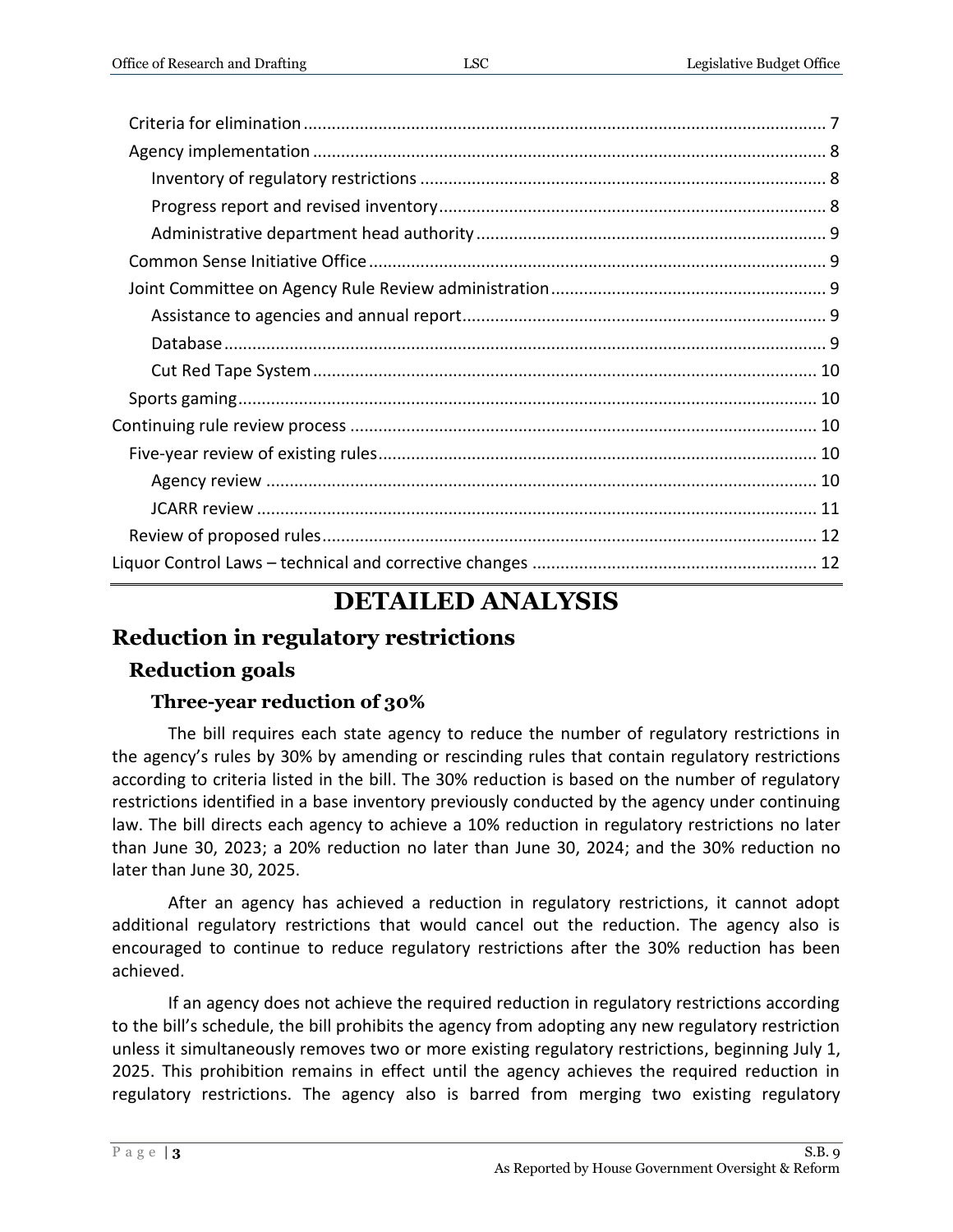restrictions into a single restriction in order to attempt to reduce the overall number of restrictions.<sup>1</sup>

Current law contains a blanket prohibition through June 30, 2023, against state agencies adopting a new regulatory restriction unless the agency simultaneously removes two or more other existing regulatory restrictions. The bill extends that prohibition through June 30, 2025.<sup>2</sup>

#### **Lessened required reduction**

<span id="page-3-0"></span>If an agency fails to meet a reduction goal listed above within 120 days after the deadline, the bill requires the Joint Committee on Agency Rule Review (JCARR) to give the agency an opportunity to appear to show cause why the agency's required reduction should be lessened. If JCARR determines that the agency has shown cause, JCARR must determine a lessened required reduction for that agency and must submit a written report to the Speaker of the House and the President of the Senate, indicating the lessened required reduction in regulatory restrictions for that agency and the reason JCARR determined that lessened reduction.

If the agency fails to reduce regulatory restrictions by a required percentage because the base inventory the agency prepared under continuing law contains regulatory restrictions adopting or implementing a federal law or rule, the agency may submit both of the following to JCARR:

- A modified inventory consisting of the agency's base inventory minus any rule that the agency identifies as implementing a federal law or rule in a manner that is not more stringent or burdensome than the federal law or rule requires;
- A written analysis explaining how each rule identified by the agency implements a federal law or rule in a manner that is not more stringent or burdensome than the federal law or rule requires.

At its appearance before JCARR, JCARR may lessen the agency's required reduction in regulatory restrictions based on the modified inventory.<sup>3</sup>

#### **Statewide cap on regulatory restrictions**

<span id="page-3-1"></span>Effective July 1, 2025, the total number of regulatory restrictions that may be effective at any one time in Ohio is capped at a number determined by JCARR. JCARR must determine that number by calculating, for each agency, the number of regulatory restrictions identified by the agency in its base inventory, minus the number of regulatory restrictions that represents the percentage reduction the agency is required to achieve not later than June 30, 2025 (30%, unless JCARR has lessened that percentage for the agency as described above), and then totaling the resulting numbers for all state agencies. An agency must contact JCARR before

 $1$  R.C. 121.951(A).

 $2$  R.C. 121.95(F).

 $3$  R.C. 121.952.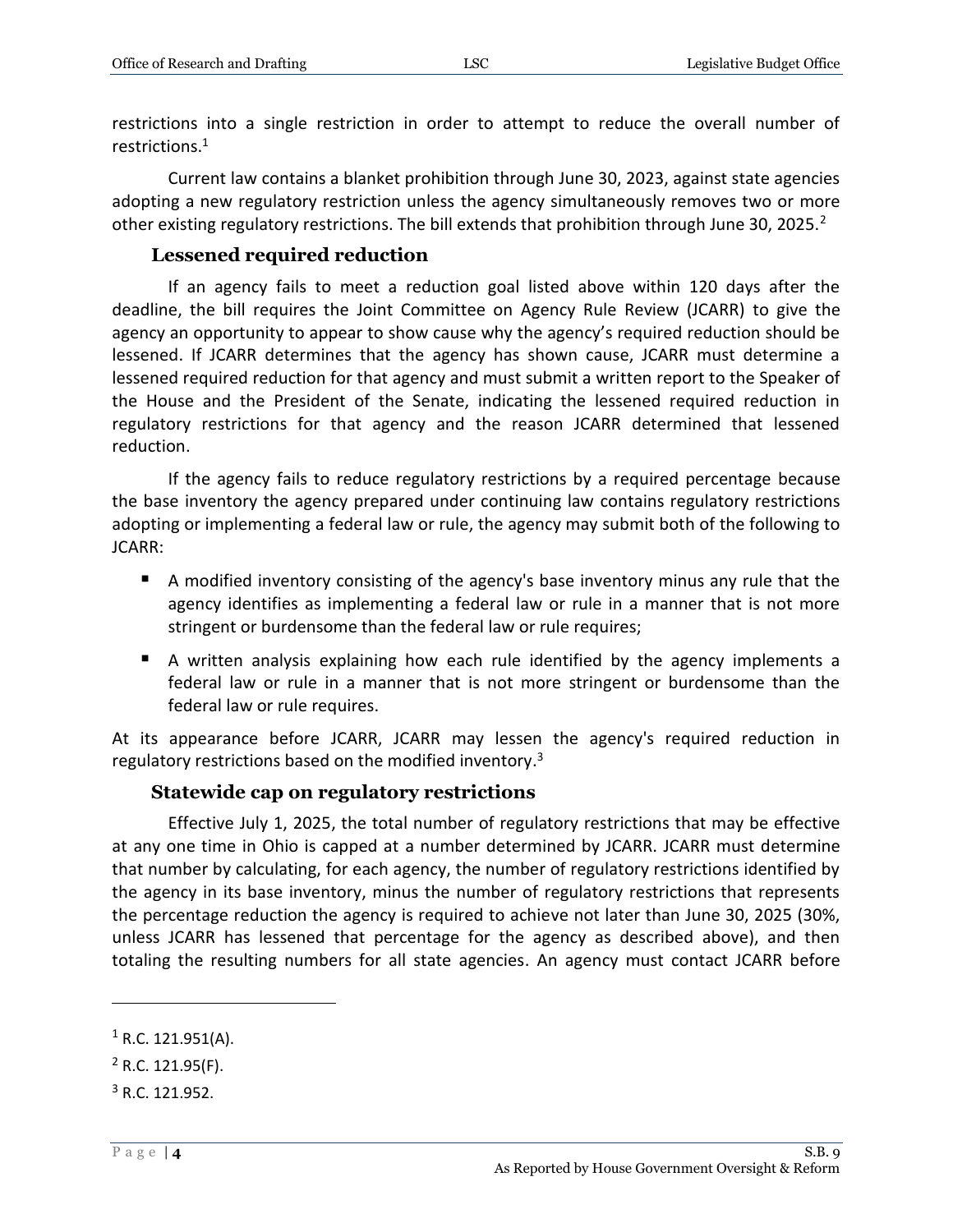adopting a rule containing a regulatory restriction, and if JCARR determines that the state has reached the cap of regulatory restrictions, the agency may not adopt the restriction. No agency may adopt a regulatory restriction if that restriction would cause the state to exceed the cap on restrictions.<sup>4</sup> It is not clear how an agency is to proceed if another law requires the agency to adopt a restriction that would result in the state exceeding the cap.

### <span id="page-4-0"></span>**Covered agencies**

Under continuing law and the bill, "state agency" means an administrative department created under R.C. 121.02; an administrative department head appointed under R.C. 121.03, (essentially all cabinet-level departments); or a state agency organized under an administrative department or administrative department head. The term also includes the Department of Education, the State Lottery Commission, the Ohio Casino Control Commission (except as described under "**Sports gaming**," below), the State Racing Commission, and the Public Utilities Commission of Ohio.

Rules adopted by an otherwise independent official or entity organized under a state agency are attributed to the parent agency. This means that a parent agency must include rules containing regulatory restrictions adopted by those otherwise independent officials or entities as part of its total number of regulatory restrictions. Each state agency is required to reduce its overall regulatory restrictions by 30%, but each otherwise independent official or entity organized under the agency is not required to achieve a 30% reduction so long as the parent agency overall achieves the goal.

Certain state boards that must continue to conduct five-year reviews of their rules, and are subject to JCARR review of their rules, are not included in the definition of "state agency," and therefore are not required to reduce their regulatory restrictions by 30% under the bill. However, as discussed below, the bill still adds to the factors those boards must consider during a rule's five-year review and when adopting a new rule (see "**Continuing rule review process**," below). It appears that the following entities would not be considered "state agencies" under current law regarding the base inventory or under the bill, but are subject to the continuing rule review process: $5$ 

- The Accountancy Board;
- The Architects Board and the Ohio Landscape Architects Board;
- The Ohio Athletic Commission;
- The Chemical Dependency Professionals Board;
- The Chiropractic Board;
- The Cosmetology and Barber Board;

<sup>4</sup> R.C. 121.953.

 $5$  R.C. 121.95(A).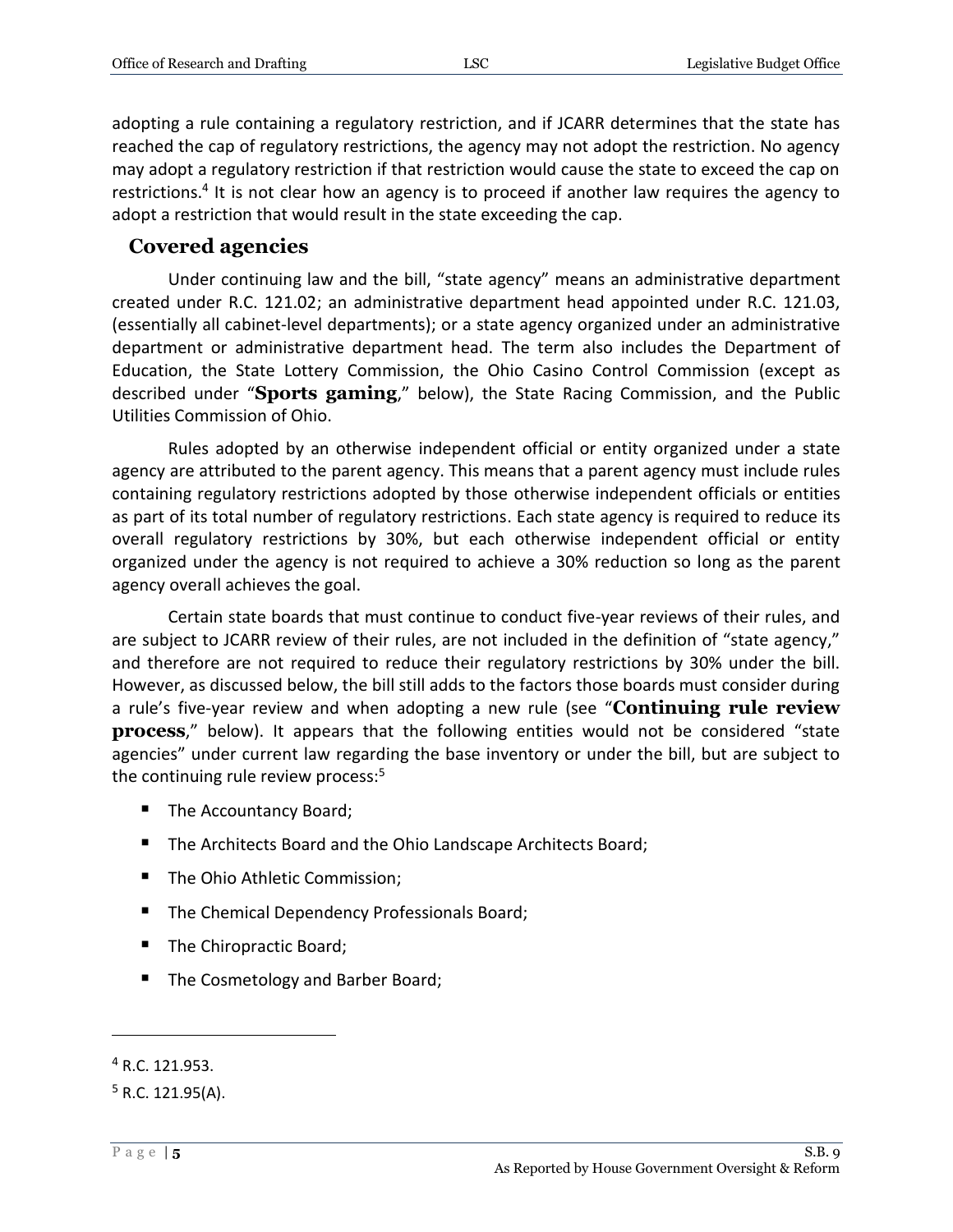- The Counselor, Social Worker, and Marriage and Family Therapist Board;
- The State Dental Board;
- The Board of Embalmers and Funeral Directors;
- The State Medical Board;
- The Motor Vehicle Repair Board;
- The Board of Nursing;
- **The Ohio Occupational Therapy, Physical Therapy, and Athletic Trainers Board;**
- The State Board of Pharmacy;
- The State Board of Registration for Professional Engineers and Surveyors;
- The State Board of Psychology;
- The State Speech and Hearing Professionals Board;
- The State Vision Professionals Board;
- The State Veterinary Medical Licensing Board.

# <span id="page-5-0"></span>**Covered regulatory restrictions**

Under current law and for purposes of the bill, a "regulatory restriction" requires or prohibits an action. Rules that include the words "shall," "must," "require," "shall not," "may not," and "prohibit" are considered to contain regulatory restrictions.

However, the following types of rules or regulatory restrictions are not required to be included in a state agency's inventory of regulatory restrictions:<sup>6</sup>

- An internal management rule;
- An emergency rule;
- A rule that state or federal law requires the agency to adopt verbatim;
- A regulatory restriction contained in materials or documents incorporated by reference into a rule;
- Access rules for confidential personal information;
- A rule concerning instant lottery games;
- A rule adopted by the Ohio Casino Control Commission or the State Lottery Commission concerning sports gaming;
- Any other rule that is not subject to review by JCARR.

 $6$  R.C. 121.95(B) and (E).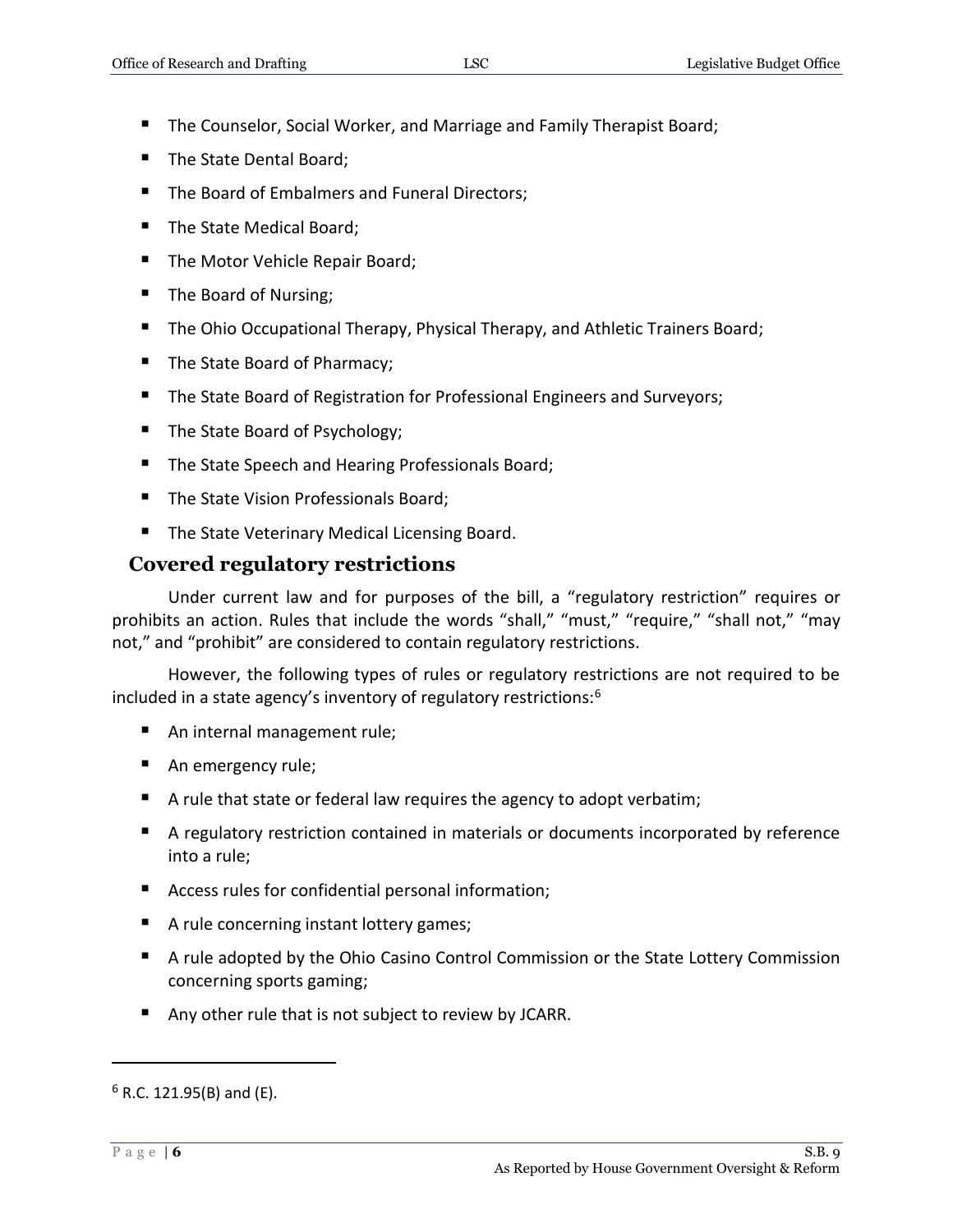# <span id="page-6-0"></span>**Criteria for elimination**

The bill requires a state agency to review its base inventory of rules containing regulatory restrictions to determine whether each rule should be amended or rescinded because it does any of the following, or otherwise for the purpose of reducing regulatory restrictions:<sup>7</sup>

- Exceeds or conflicts with the purpose, scope, or intent of the statute under which the rule was adopted;
- **Provides inadequate flexibility at the local level;**
- **E** Creates a compliance or oversight burden for the agency, or for any person or entity, that is greater than the burden that would be created if the agency accomplished the intended purpose of the restriction by other means;
- Is no longer useful or beneficial;
- **IMP** Improperly incorporates a text or other material by reference, based on continuing-law standards;
- **Duplicates, overlaps with, or conflicts with another state or federal law or rule (A rule** duplicates, overlaps with, or conflicts with another law or rule if it imposes a duty or liability on a person or entity that the other law or rule also imposes on that person or entity, in whole or in part, or imposes a duty or liability that may require a person or entity to violate the other law or rule in whole or in part.);
- Has an adverse impact on businesses, as determined under the continuing-law factors the Common Sense Initiative Office must apply when reviewing rules;
- Has an adverse impact on any other person or entity;
- **Contains words or phrases whose meanings, in contemporary usage, are understood as** being derogatory or offensive;
- Requires liability insurance, a bond, or any other financial responsibility instrument as a condition of licensure;
- **IMPOLER 2.5 Imposes a more severe duty or liability than restrictions in neighboring states in order to** accomplish the same goal;
- Implements a federal law or rule in a manner that is more stringent or burdensome than the federal law or rule requires.

If the rule duplicates, overlaps with, or conflicts with a rule adopted by another state agency, the two agencies must determine which agency must amend or rescind its rule and to develop and execute a plan to work together to achieve the required oversight.

 $7$  R.C. 106.03(A) and 121.951(A).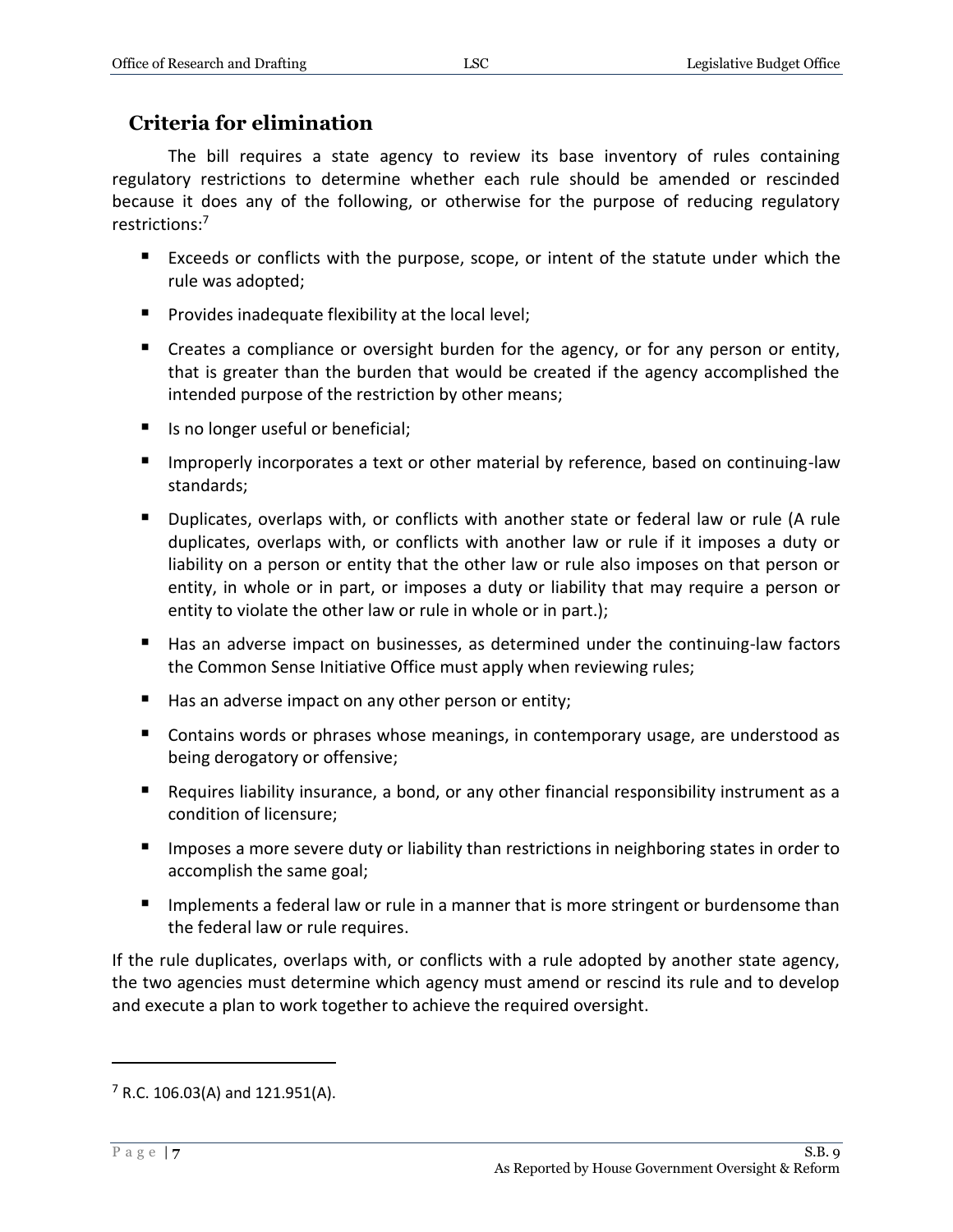### <span id="page-7-0"></span>**Agency implementation**

#### **Inventory of regulatory restrictions**

<span id="page-7-1"></span>Each agency to which the bill applies was required under continuing law, before December 31, 2019, to review its existing rules, prepare a base inventory of regulatory restrictions (see "**Covered regulatory restrictions**," above), and determine the number of those restrictions. In the base inventory, the agency was required to provide all of the following information concerning each regulatory restriction:

- A description of the regulatory restriction;
- $\blacksquare$  The rule in which the restriction appears;
- $\blacksquare$  The statute under which the restriction was adopted;
- Whether state or federal law expressly and specifically requires the agency to adopt the regulatory restriction or the agency adopted it under the agency's general authority;
- **Whether removing the restriction would require a change to state or federal law,** provided that removing a regulatory restriction adopted under a law granting the agency general authority is presumed not to require a change to state or federal law;
- Any other information JCARR considers necessary.

After completing the inventory, the agency was required to post it on its website and send a copy to JCARR, which was required to review the inventory and send it to the Speaker of the House and the President of the Senate.<sup>8</sup>

#### **Progress report and revised inventory**

<span id="page-7-2"></span>Under the bill, not later than September 15, 2022, each agency must prepare an updated inventory and historical report of its progress in achieving its regulatory reduction goal according to the bill's schedule. In the report, the agency must explain how it applied the criteria described above under "**Criteria for elimination**" and must calculate its percentage reduction in regulatory restrictions by subtracting the current number of restrictions from the number of restrictions identified in the original inventory and dividing that result by the number of restrictions in the original inventory.

For example, if an agency identified ten restrictions in its original inventory and since then has added two new restrictions and eliminated four restrictions, the agency would have eight current restrictions. Ten original restrictions minus eight current restrictions equals a reduction of two restrictions. Two restrictions divided by ten original restrictions equals 0.2, or 20%. Therefore, the agency has achieved a 20% net reduction in restrictions.

The agency must produce a new revised inventory and historical report by September 15 of each year until the agency has achieved the required reduction in regulatory restrictions.

 $8$  R.C. 121.95(B), (C), and (D). See also R.C. 101.68, not in the bill.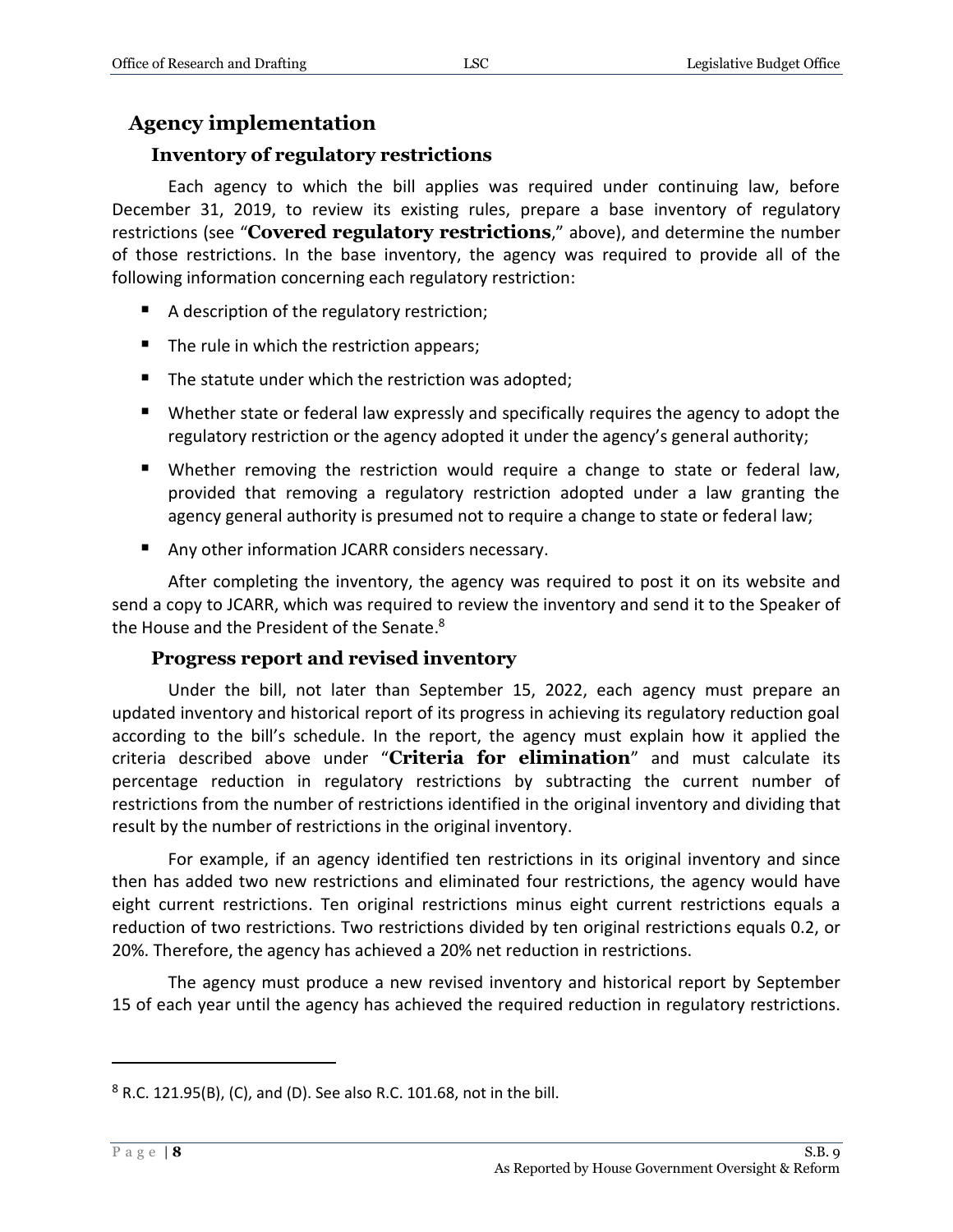The agency must send its completed reports electronically to JCARR, which must review them and send them to the Speaker of the House and the President of the Senate.<sup>9</sup>

### **Administrative department head authority**

<span id="page-8-0"></span>The bill authorizes the head of an administrative department created under R.C. 121.02 or an administrative department head appointed under R.C. 121.03 to direct otherwise independent officials or state agencies organized under the department to reduce regulatory restrictions in accordance with the bill.<sup>10</sup>

### <span id="page-8-1"></span>**Common Sense Initiative Office**

The bill also allows the Common Sense Initiative Office (CSIO) to review any rules containing regulatory restrictions that a state agency must include in its inventory of regulatory restrictions, either in the course of evaluating draft rules and business impact analyses under continuing law or at any other time.

If CSIO determines, based on the bill's criteria for eliminating regulatory restrictions, that an agency should eliminate a regulatory restriction, the bill requires CSIO to notify the agency that it must eliminate that regulatory restriction, and the agency must eliminate it. If the agency objects to the elimination of the regulatory restriction, the bill allows the agency to appeal CSIO's decision to JCARR. If JCARR also determines, based on the criteria for elimination, that the agency should eliminate the regulatory restriction, the agency must eliminate it.<sup>11</sup>

# <span id="page-8-2"></span>**Joint Committee on Agency Rule Review administration**

#### **Assistance to agencies and annual report**

<span id="page-8-3"></span>The bill directs JCARR to advise and assist agencies in preparing their inventories of regulatory restrictions and in achieving the bill's reduction goals. Not later than June 15, 2022, JCARR must prepare a report aggregating the base inventories that agencies are required to prepare under continuing law. Beginning in 2023, by December 15 of each year, JCARR must aggregate all the agencies' inventories and historical progress reports into an annual report that shows the agencies' overall progress in reducing regulatory restrictions. The annual report also must describe JCARR's work over the previous year and provide any appropriate recommendations for changes to statutes that contribute to the adoption of regulatory restrictions. JCARR must post the reports on its website, send it to the Speaker of the House and the President of the Senate, and provide it to the members of JCARR.<sup>12</sup>

#### **Database**

<span id="page-8-4"></span>The bill requires JCARR to consult with Legislative Information Systems (LIS) to create and maintain a system for state agencies to use to enter regulatory restriction data, create

 $9$  R.C. 121.951(B).

 $10$  R.C. 121.031.

 $11$  R.C. 107.57.

<sup>12</sup> R.C. 101.354.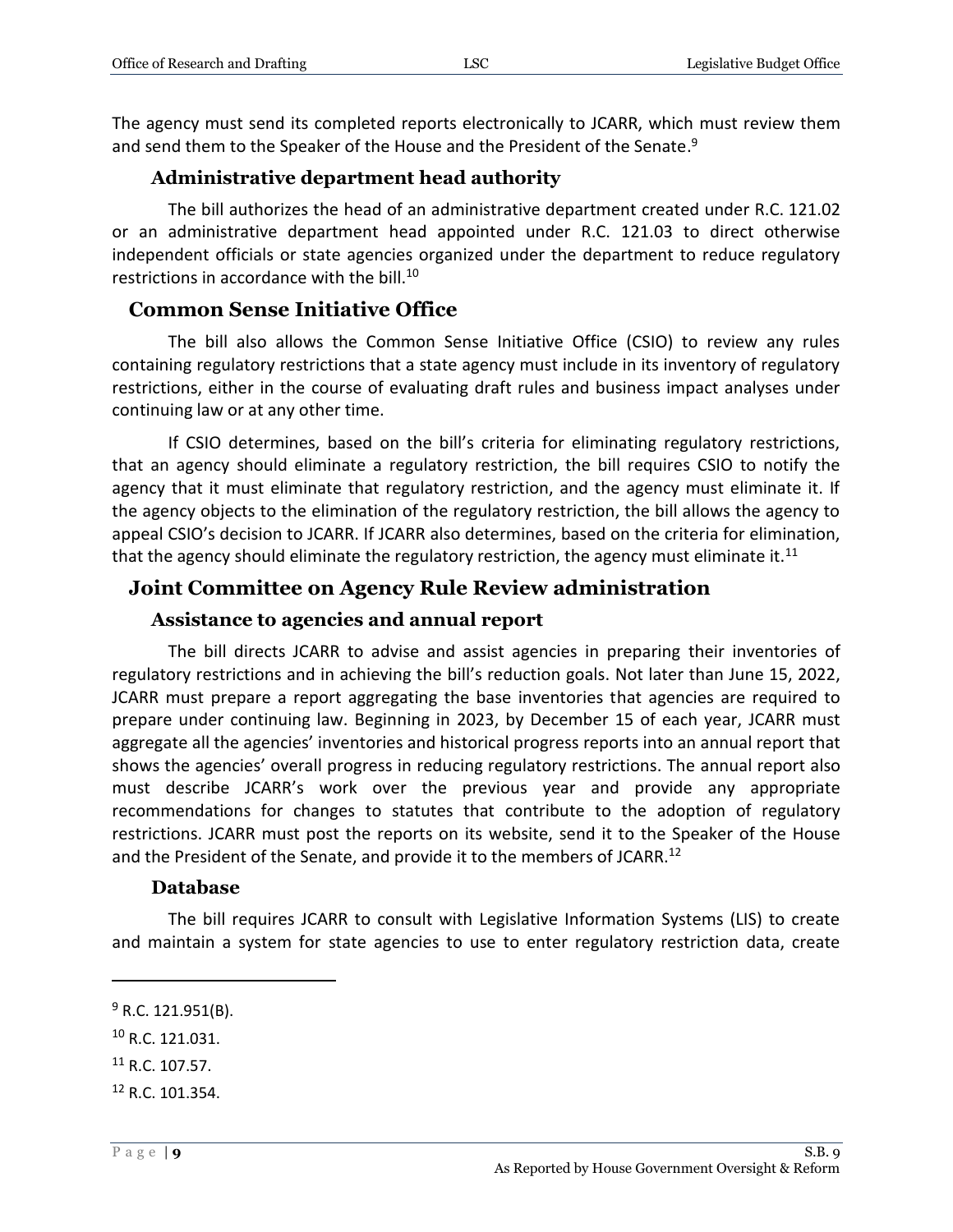required inventories, and send copies of inventories, reports, and other documents that will assist JCARR in aggregating reports under the bill.<sup>13</sup>

#### **Cut Red Tape System**

<span id="page-9-0"></span>Under the bill, JCARR also must consult with LIS to establish, maintain, and improve the Cut Red Tape System, which must include a website and must allow members of the public to request information about regulatory restrictions and to communicate with JCARR about regulatory restrictions.<sup>14</sup>

#### <span id="page-9-1"></span>**Sports gaming**

The bill specifies that rules adopted by the Ohio Casino Control Commission governing sports gaming are exempt from any requirements concerning reductions in regulatory restrictions.<sup>15</sup>

H.B. 29 of the 134<sup>th</sup> General Assembly, effective March 3, 2022, legalizes and regulates sports gaming (betting) in Ohio through sports gaming proprietors. Proprietors are licensed and regulated by the Ohio Casino Control Commission to offer sports gaming online, at sports gaming facilities, and in the form of lottery sports gaming at bars and restaurants. H.B. 29 exempts rules adopted by the Commission concerning sports gaming from the requirement that they be included in the Commission's inventory of regulatory restrictions.<sup>16</sup>

# <span id="page-9-2"></span>**Continuing rule review process**

### <span id="page-9-3"></span>**Five-year review of existing rules**

#### **Agency review**

<span id="page-9-4"></span>Under continuing law, a state agency must review each of its existing rules every five years to determine whether to amend or rescind them, based on listed criteria. The bill changes those criteria to match the criteria for elimination of regulatory restrictions (see "**Criteria for elimination**," above), both for rules that are subject to the bill's requirement to eliminate regulatory restrictions and for all other rules that are subject to the five-year review, including rules adopted by agencies that are not covered by the bill's requirements concerning regulatory restrictions (see the independent boards listed above under "**Covered agencies**"). The bill alters the criteria by doing all of the following:

 Removing a requirement to consider whether a rule needs amendment or rescission to eliminate unnecessary paperwork;

<sup>&</sup>lt;sup>13</sup> R.C. 101.355(A).

 $14$  R.C. 101.355(B).

<sup>15</sup> R.C. 121.954.

<sup>&</sup>lt;sup>16</sup> R.C. 121.95, as amended by H.B. 29 of the 134<sup>th</sup> General Assembly.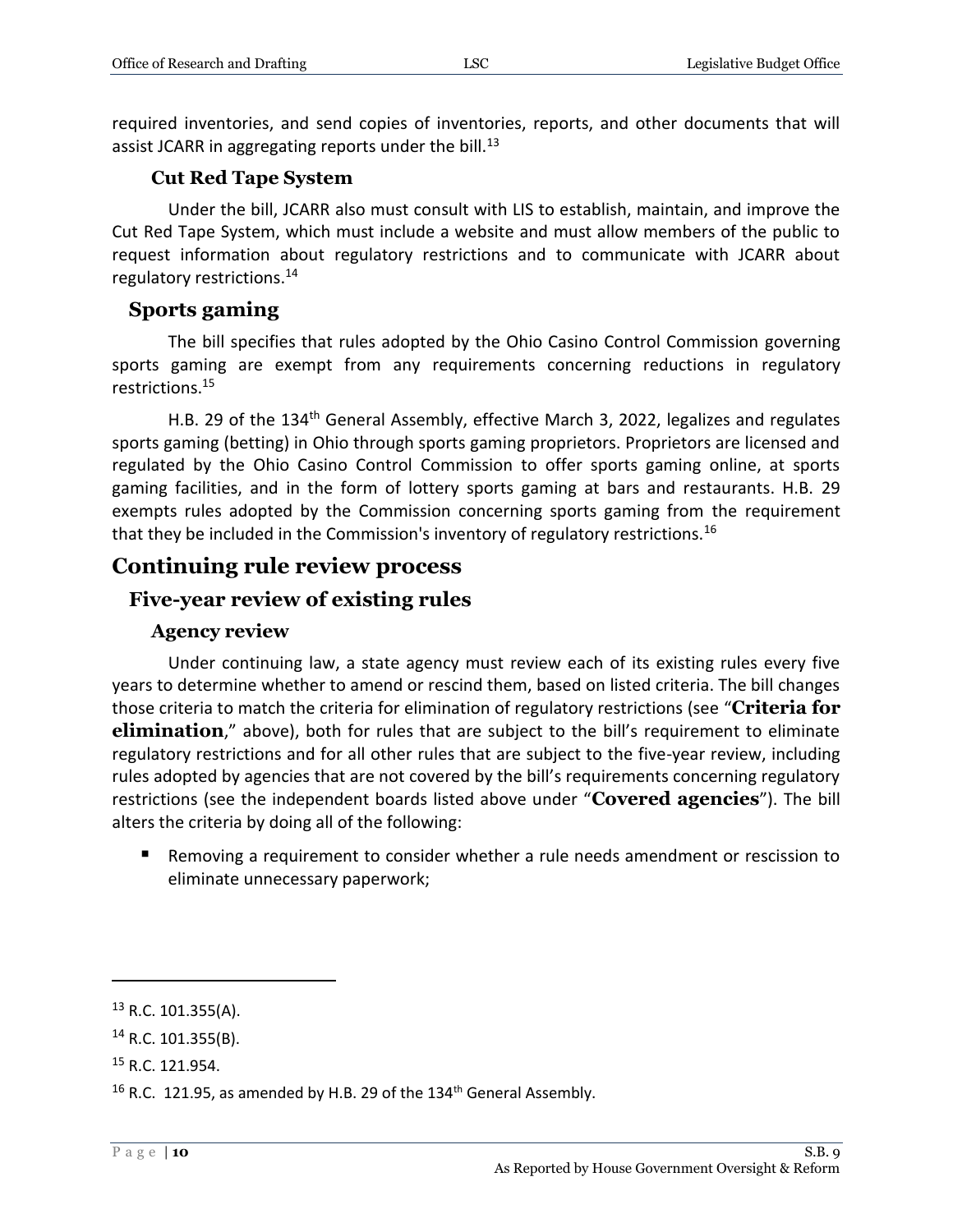- Adding requirements that the agency consider whether the rule should be amended or rescinded because it does any of the following, or otherwise for the purpose of reducing regulatory restrictions:
	- $\Box$  Creates a compliance or oversight burden for the agency, or for any person or entity, that is greater than the burden that would be created if the agency accomplished the intended purpose of the restriction by other means;
	- $\Box$  Is no longer useful or beneficial;
	- Duplicates, overlaps with, or conflicts with a state or federal law (see "**Criteria for elimination**," above, for actions the agency must take regarding duplicate, overlapping, or conflicting rules);
	- $\Box$  Has an adverse impact on any person or entity;
	- Imposes a more severe duty or liability than restrictions in neighboring states in order to accomplish the same goal;
	- □ Implements a federal law or rule in a manner that is more stringent or burdensome than the federal law or rule requires.

Under continuing law, an agency must evaluate whether a rule should be amended or rescinded because it does any of the following:

- Exceeds or conflicts with the purpose, scope, or intent of the statute under which the rule was adopted;
- $\blacksquare$  Provides inadequate flexibility at the local level;
- **IMPROPER 19 Improperly incorporates a text or other material by reference;**
- Duplicates, overlaps with, or conflicts with other rules;
- Has an adverse impact on businesses, as determined by CSIO;
- Contains words or phrases whose meanings, in contemporary usage, are understood as being derogatory or offensive;
- Requires liability insurance, a bond, or any other financial responsibility instrument as a condition of licensure.

Because the bill makes the five-year review criteria match the criteria for eliminating regulatory restrictions, an agency that reviews all of its regulatory restrictions over the course of three years under the bill will already have completed the required five-year review for those rules.<sup>17</sup>

#### **JCARR review**

<span id="page-10-0"></span>If the state agency conducts a five-year rule review and determines that the rule should not be changed, continuing law requires JCARR to review that decision and allows JCARR to

 $17$  R.C. 106.03.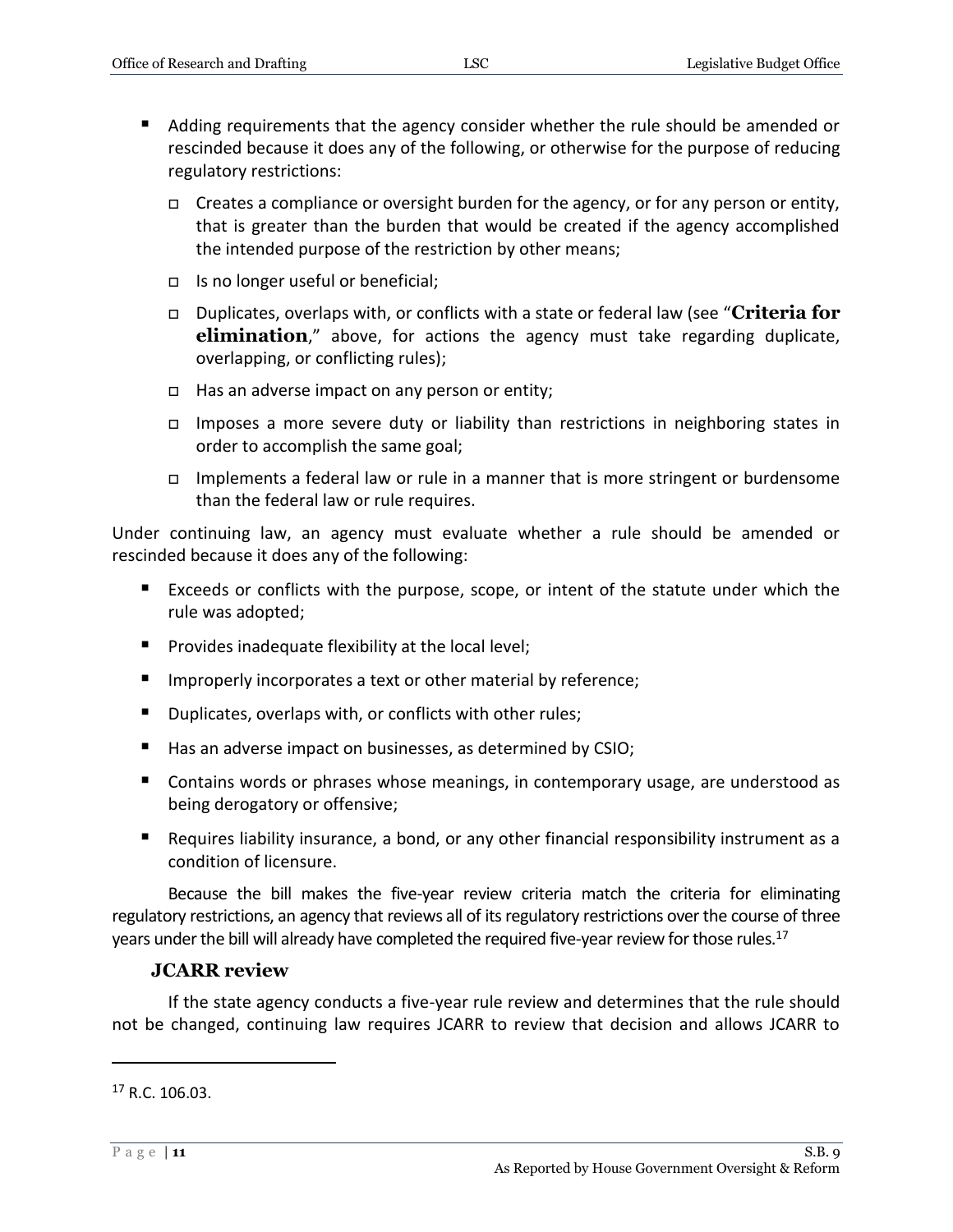recommend that the General Assembly invalidate the rule if JCARR disagrees with the agency's assessment of the rule. Under the bill, JCARR must apply the same modified standards discussed above when reviewing an existing rule. The bill allows JCARR to recommend invalidation of a rule if it independently determines that the rule implements a federal law or rule in a manner that is more stringent or burdensome than the federal law or rule requires. When an agency is subject to the bill's requirement to reduce regulatory restrictions (see "**Covered agencies**," above), the bill also allows JCARR to recommend invalidation if the agency has failed to justify the retention of a rule containing a regulatory restriction.<sup>18</sup>

### <span id="page-11-0"></span>**Review of proposed rules**

Under continuing law, when a state agency adopts a new rule, it also must file the proposed rule with JCARR for review, and JCARR may recommend that the General Assembly adopt a concurrent resolution to invalidate the rule if JCARR makes certain findings. The bill expands the permitted reasons for JCARR to recommend the invalidation of a proposed rule to include both of the following:

- That the agency has failed to justify the proposed adoption, amendment, or rescission of a rule containing a regulatory restriction (applies to agencies covered by the bill's requirement to reduce regulatory restrictions);
- That the proposed rule implements a federal law or rule in a manner that is more stringent or burdensome than the federal law or rule requires (applies to all state agencies).

At the time a state agency files a proposed rule implementing a federal law or rule with JCARR, the bill requires the agency to provide JCARR with a citation to the federal law or rule the proposed rule implements and a statement as to whether the proposed rule implements the federal law or rule in a manner that is more or less stringent or burdensome than the federal law or rule requires.<sup>19</sup>

# <span id="page-11-1"></span>**Liquor Control Laws – technical and corrective changes**

Makes technical and corrective changes in the following Liquor Control Laws:

- Corrects an erroneous cross-reference in the law that allows a political organization or  $501(c)(3)$  charitable organization to give away beer or intoxicating liquor, without a liquor permit, as a fundraising prize;
- Does both of the following regarding a provision of law that allows a trade marketing professional, broker, or solicitor of alcoholic beverages to use social media for onpremises brand promotions and product location communications:
	- Includes a required cross-reference; and

<sup>&</sup>lt;sup>18</sup> R.C. 106.031.

<sup>&</sup>lt;sup>19</sup> R.C. 106.021, 111.15, and 119.03.